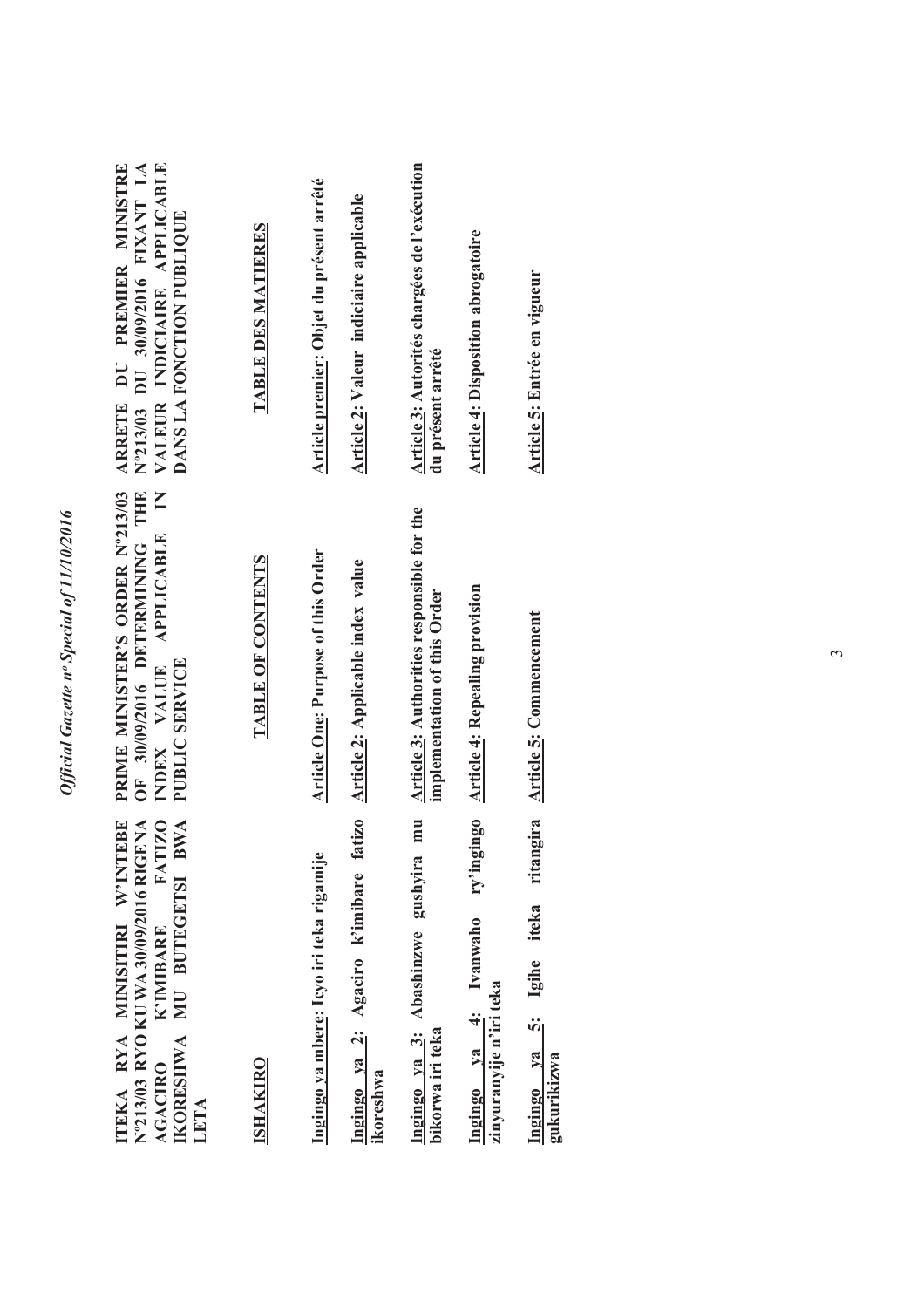| <b>EBE</b><br>ITEKA RYA MINISITIRI W'INTI                                                                                                                                          | PRIME MINISTER'S ORDER Nº213/03                                                                                                     | ARRETE DU PREMIER MINISTRE                                                                                                         |
|------------------------------------------------------------------------------------------------------------------------------------------------------------------------------------|-------------------------------------------------------------------------------------------------------------------------------------|------------------------------------------------------------------------------------------------------------------------------------|
| N°213/03 RYO KU WA 30/09/2016 RIGENA<br><b>FATIZO</b><br>IKORESHWA MU BUTEGETSI BWA<br>K'IMIBARE<br><b>AGACIRO</b><br>LETA                                                         | OF 30/09/2016 DETERMINING THE<br>APPLICABLE IN<br>INDEX VALUE<br>PUBLIC SERVICE                                                     | VALEUR INDICIAIRE APPLICABLE<br>N°213/03 DU 30/09/2016 FIXANT LA<br>DANS LA FONCTION PUBLIQUE                                      |
| Minisitiri w'Intebe;                                                                                                                                                               | The Prime Minister;                                                                                                                 | Le Premier Ministre;                                                                                                               |
| rya<br>mu<br>122<br>Ashingiye ku Itegeko Nshinga rya<br>Repubulika y'u Rwanda ryo mu 2003<br>ryavuguruwe mu 2015, cyane cyane<br>ngingo zaryo, iya 119, iya 120, iya<br>n'iya 176; | Pursuant to the Constitution of the Republic<br>of Rwanda of 2003 revised in 2015,<br>especially in Articles 119, 120, 122 and 176; | Vu la Constitution de la République du<br>Rwanda de 2003 révisée en 2015,<br>spécialement en ses articles 119, 120, 122 et<br>176; |
| Ashingiye ku Itegeko nº 86/2013 ryo ku wa<br>11/09/2013 rishyiraho sitati rusange igenga<br>abakozi ba Leta, cyane cyane mu ngingo<br>yaryo ya 55;                                 | Pursuant to Law nº 86/2013 of 11/09/2013<br>establishing the general statutes for public<br>service, especially in Article 55;      | Vu la Loi n° 86/2013 du 11/09/2013 portant<br>statut général de la fonction publique,<br>spécialement en son article 55;           |
| Bisabwe na Minisitiri w'Abakozi ba Leta<br>n'Umurimo;                                                                                                                              | On proposal by the Minister of Public Service<br>and Labour;                                                                        | Sur proposition du Ministre de la Fonction<br>Publique et du Travail;                                                              |
| wa<br>10/08/2016 imaze kubisuzuma no kubyemeza;<br>Inama y'Abaminisitiri yateranye ku                                                                                              | After consideration and approval by the<br>Cabinet, in its session of 10/08/2016;                                                   | Après examen et adoption par le Conseil<br>$\ddot{a}$<br>séance<br>sa<br>en<br>des Ministres,<br>10/08/2016;                       |
| <b>ATEGETSE:</b>                                                                                                                                                                   | <b>HEREBY ORDERS:</b>                                                                                                               | <b>ARRETE:</b>                                                                                                                     |

*Official Gazette nᵒ Special of 11/10/2016*

Official Gazette nº Special of 11/10/2016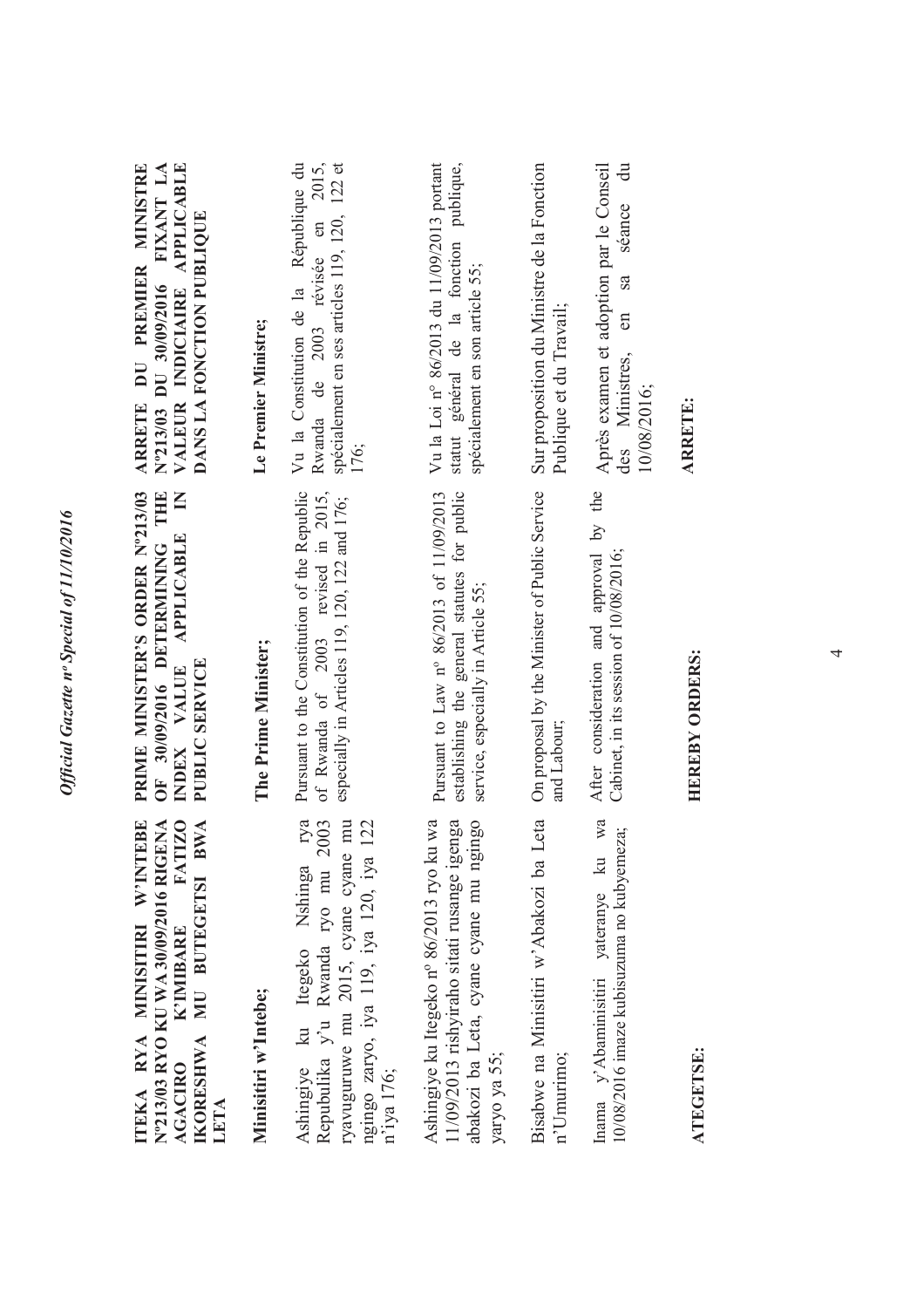| Ingingo ya mbere: Icyo iri teka rigamije                                                                                                                  | <b>Article One: Purpose of this Order</b>                                                                                                                             | Article premier: Objet du présent arrêté                                                                                                                                                     |
|-----------------------------------------------------------------------------------------------------------------------------------------------------------|-----------------------------------------------------------------------------------------------------------------------------------------------------------------------|----------------------------------------------------------------------------------------------------------------------------------------------------------------------------------------------|
| fatizo<br>ikoreshwa ku nzego zo mu butegetsi bwa Leta<br>Iri teka rigena agaciro k'imibare<br>ziri ku mugereka wa I w'iri teka.                           | of the public service indicated in Annex I of<br>This Order determines index value for organs<br>this Order                                                           | Le présent arrêté fixe la valeur indiciaire dans<br>les organes de la fonction publique qui sont en<br>annexe I du présent arrêté.                                                           |
| Ingingo ya 2: Agaciro k'imibare fatizo                                                                                                                    | <b>Article 2: Index value</b>                                                                                                                                         | Article 2: La valeur indiciaire                                                                                                                                                              |
| n'agaciro<br>k'imibare fatizo bijyana biri ku mugereka wa II<br>$v'$ imirimo<br>z'imyanya<br>w'iri teka.<br>Inzego                                        | Job levels and corresponding index values are<br>in Annex II of this Order.                                                                                           | valeurs<br>indiciaires correspondant sont en annexe II du<br>et les<br>d'emplois<br>Les niveaux<br>présent arrêté.                                                                           |
| mu<br>Abashinzwe gushyira<br>$\ddot{3}$<br>bikorwa iri teka<br>Ingingo ya                                                                                 | Article 3: Authorities responsible for the<br>implementation of this Order                                                                                            | Article 3: Autorités chargées de l'exécution<br>du présent arrêté                                                                                                                            |
| Minisitiri w'Abakozi ba Leta n'Umurimo, na<br>Minisitiri w'Imari n'Igenamigambi basabwe<br>kubahiriza iri teka.                                           | and the Minister of Finance and Economic<br>the<br>The Minister of Public Service and Labour<br>with<br>entrusted<br>implementation of this Order.<br>are<br>Planning | Le Ministre de la Fonction Publique et du<br>Travail et le Ministre des Finances et de la<br>Planification Economique sont chargés de<br>l'exécution du présent arrêté.                      |
| ry'ingingo<br>Ivanwaho<br>zinyuranyije n'iri teka<br>$\ddot{ }$<br>$y_a$<br>Ingingo                                                                       | <b>Article 4: Repealing provision</b>                                                                                                                                 | <b>Article 4: Disposition abrogatoire</b>                                                                                                                                                    |
| kandi<br>Ingingo zose z'amateka abanziriza iri<br>zinyuranyije na ryo zivanyweho.                                                                         | All prior provisions contrary to this Order are<br>repealed                                                                                                           | Toutes les dispositions antérieures contraires<br>au présent arrêté sont abrogées.                                                                                                           |
| Ingingo ya 5: Igihe iteka ritangira<br>gukurikizwa                                                                                                        | Article 5: Commencement                                                                                                                                               | Article 5: Entrée en vigueur                                                                                                                                                                 |
| gukurikizwa ku munsi<br>ya<br>Repubulika y'u Rwanda. Agaciro karyo gahera<br>ritangarijweho mu Igazeti ya Leta<br>Iri teka ritangira<br>ku wa 01/08/2016. | Republic of Rwanda. It takes effect as of<br>This Order comes into force on the date of its<br>publication in the Official Gazette of the<br>01/08/2016.              | Le présent arrêté entre en vigueur le jour de sa<br>$\mathbb{E}$<br>à<br>Il sort ses effets<br>ප්<br>Officiel<br>au Journal<br>République du Rwanda.<br>partir du 01/08/2016.<br>publication |
| Kigali, ku wa 30/09/2016                                                                                                                                  | Kigali, on 30/09/2016                                                                                                                                                 | Kigali, le 30/09/2016                                                                                                                                                                        |

*Official Gazette nᵒ Special of 11/10/2016*

Official Gazette nº Special of 11/10/2016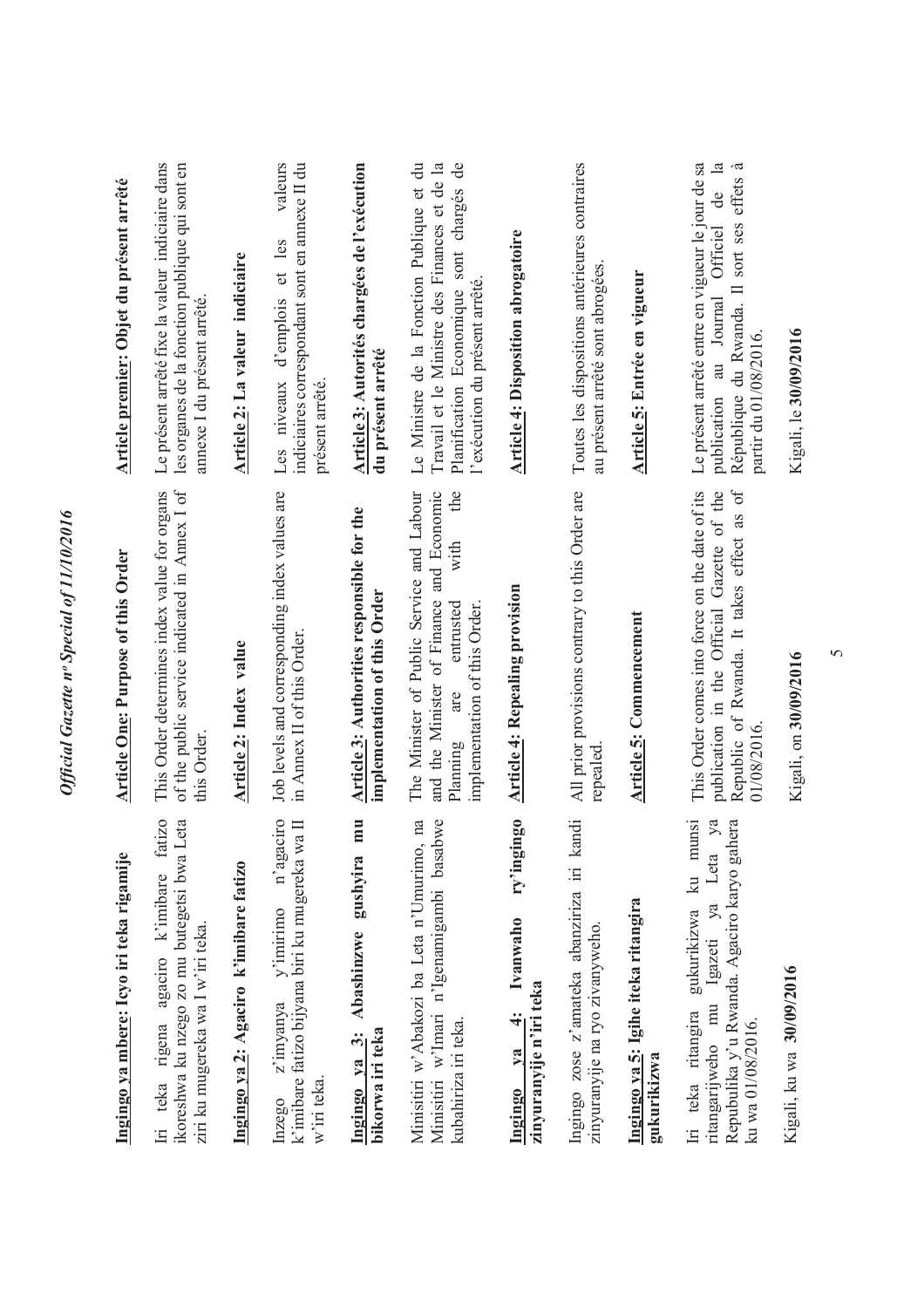Minisitiri w'Abakozi ba Leta n'Umurimo Minisitiri w'Abakozi ba Leta n'Umurimo **(sé) MUREKEZI Anastase UWIZEYE Judith**  Minisitiri w'Intebe UWIZEYE Judith Minisitiri w'Intebe **(sé)** 

Bibonywe kandi bishyizweho Ikirango cya **Bibonywe kandi bishyizweho Ikirango cya**  Repubulika: **Repubulika:** 

Minisitiri w'Ubutabera/Intumwa Nkuru ya Minisitiri w'Ubutabera/Intumwa Nkuru ya **BUSINGYE Johnston BUSINGYE Johnston**  Leta **(sé)** 

Minister of Public Service and Labour Minister of Public Service and Labour **(sé) MUREKEZI Anastase**  UWIZEYE Judith **UWIZEYE Judith**  Prime Minister Prime Minister **(sé)** 

Seen and sealed with the Seal of the **Seen and sealed with the Seal of the Republic:** 

Minister of Justice/Attorney General Minister of Justice/Attorney General **BUSINGYE Johnston BUSINGYE Johnston (sé)** 

Ministre de la Fonction Publique et du Ministre de la Fonction Publique et du **(sé) MUREKEZI Anastase UWIZEYE Judith (sé)**  Premier Ministre Premier Ministre Travail

**Vu et scellé du Sceau de la République:**  Vu et scellé du Sceau de la République:

Ministre de la Justice/Garde des Sceaux Ministre de la Justice/Garde des Sceaux **(sé) BUSINGYE Johnston**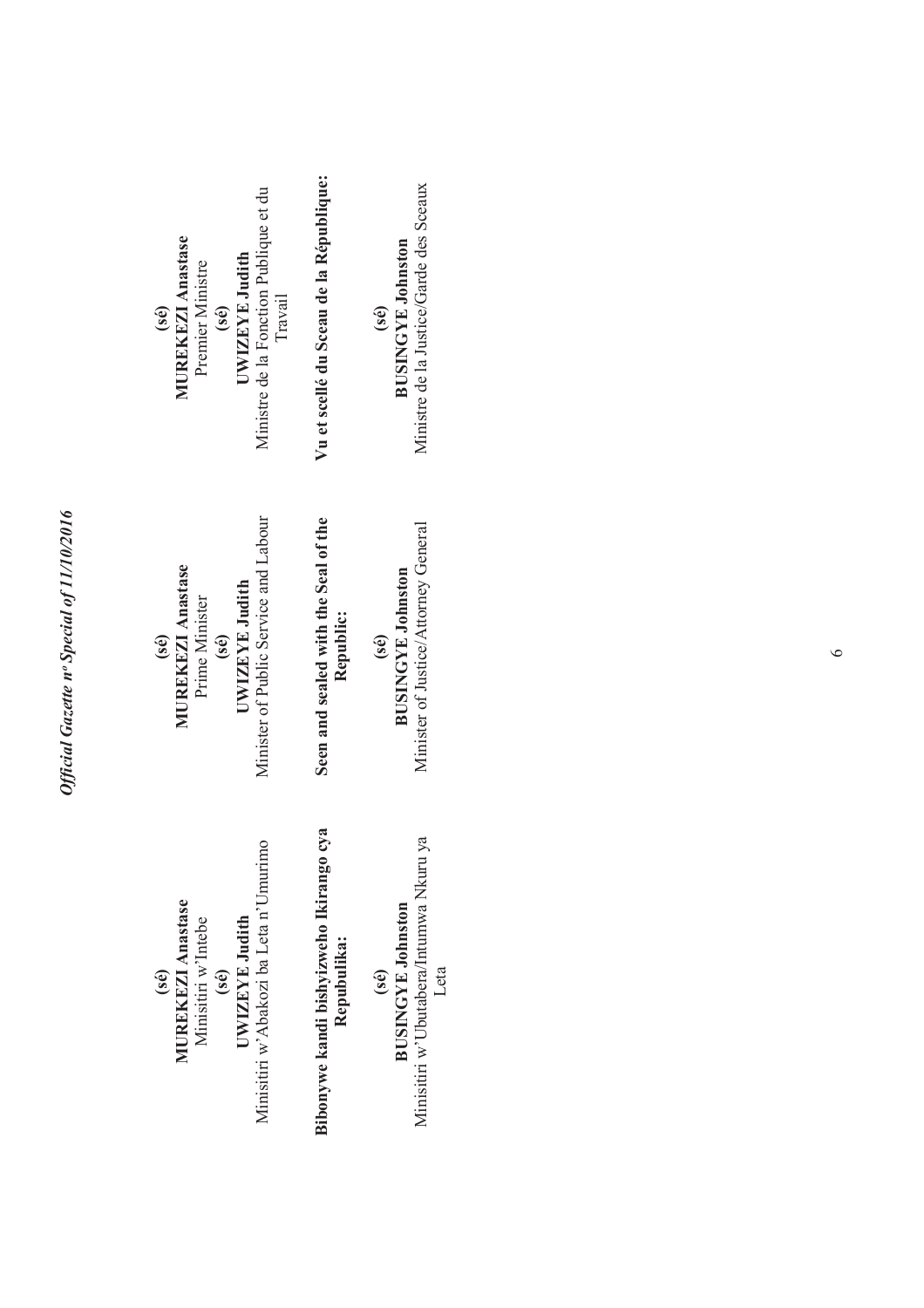ANNEX I TO PRIME MINISTER'S ORDER N°213/03 OF 30/09/2016 DETERMINING THE **Nº213/03 OF 30/09/2016 DETERMINING THE ANNEX I TO PRIME MINISTER'S ORDER**  INDEX VALUE APPLICABLE IN CERTAIN **INDEX VALUE APPLICABLE IN CERTAIN**  PUBLIC INSTITUTIONS **PUBLIC INSTITUTIONS** MINISITIRI W'INTEBE Nº213/03 RYO KU WA 30/09/2016 RIGENA AGACIRO K'IMIBARE FATIZO IKORESHWA MU UMUGEREKA WA I W' ITEKA RYA **UMUGEREKA WA I W' ITEKA RYA MINISITIRI W'INTEBE Nº213/03 RYO KU WA 30/09/2016 RIGENA AGACIRO K'IMIBARE FATIZO IKORESHWA MU NZEGO ZIMWE Z'UBUTEGETSI BWA**  NZEGO ZIMWE Z'UBUTEGETSI BWA **LETA**

**ANNEXE I A L'ARRETE DU PREMIER**  DU 30/09/2016 **MINISTRE Nº213/03 DU 30/09/2016 FIXANT LA VALEUR INDICIAIRE CERTAINES APPLICABLE DANS CERTAINES**  ANNEXE I A L'ARRETE DU PREMIER **INDICIAIRE INSTITUTIONS PUBLIQUES**  NSTITUTIONS PUBLIOUES FIXANT LA VALEUR MINISTRE N°213/03 **APPLICABLE DANS** 

> Umugereka wa I: Urutonde rw'Inzego za Leta zirebwa n'iri teka **Umugereka wa I: Urutonde rw'Inzego za Leta zirebwa n'iri teka**

**Nº Inzego za Leta**  Nº Inzego za Leta 1. Sena<br>2. Umutwe w'Abadepite 2. Umutwe w'Abadepite

3. Urukiko rw'Ikirenga (Abagize inzego z'ubuyobozi) 3. Urukiko rw'Ikirenga (Abagize inzego z'ubuyobozi)

4. Minisiteri y'Ingabo 4. Minisiteri y'Ingabo

5. Minisiteri y'Umutekano mu Gihugu 5. Minisiteri y'Umutekano mu Gihugu

6. Minisiteri y'Ububanyi n'Amahanga n'Ubutwererane 6. Minisiteri y'Ububanyi n'Amahanga n'Ubutwererane

7. Minisiteri y'Ubuhinzi n'Ubworozi 7. Minisiteri y'Ubuhinzi n'Ubworozi

8. Minisiteri y'Ubucuruzi n'Inganda 8. Minisiteri y'Ubucuruzi n'Inganda

9. Minisiteri y'Imari n'Igenamigambi 9. Minisiteri y'Imari n'Igenamigambi

10. Minisiteri y'Ubutabera/ Serivisi z'Intumwa Nkuru ya Leta 10. Minisiteri y'Ubutabera/ Serivisi z'Intumwa Nkuru ya Leta

11. Minisiteri y'Umuco na Siporo 11. Minisiteri y'Umuco na Siporo

12. Minisiteri y'Urubyiruko n'Ikiranmabuhanga 12. Minisiteri y'Urubyiruko n'Ikiramnabuhanga

13. Minisiteri y'Ubuzima 13. Minisiteri y'Ubuzima

4. Minisiteri v'Ibikorwaremezo 14. Minisiteri y'Ibikorwaremezo

15. Minisiteri y'Abakozi ba Leta n'Umurimo 15. Minisiteri y'Abakozi ba Leta n'Umurimo

6. Minisiteri ishinzwe ibikorwa b'Umuryango w'Afurika y'Iburasirazuba 16. Minisiteri ishinzwe ibikorwa b'Umuryango w'Afurika y'Iburasirazuba

17. Minisiteri y'Umutungo Kamere 17. Minisiteri y'Umutungo Kamere

18. Minisiteri y'Ubutegetsi bw'Igihugu 18. Minisiteri y'Ubutegetsi bw'Igihugu

19. Minisiteri y'Imicungire y'Ibiza n'Impunzi 19. Minisiteri y'Imicungire y'Ibiza n'Impunzi

20. Minisiteri y'Uburinganire n'Iterambere ry'Umuryango 20. Minisiteri y'Uburinganire n'Iterambere ry'Umuryango

21. Minisiteri y'Uburezi 21. Minisiteri y'Uburezi

22. Urukiko rw'Ikirenga (Abacamanza b'umwuga)<br>23. Ubushinjacyaha Bukuru (Abagize inzego z'ubuyobozi) 22. Urukiko rw'Ikirenga (Abacamanza b'umwuga)

23. Ubushinjacyaha Bukuru (Abagize inzego z'ubuyobozi)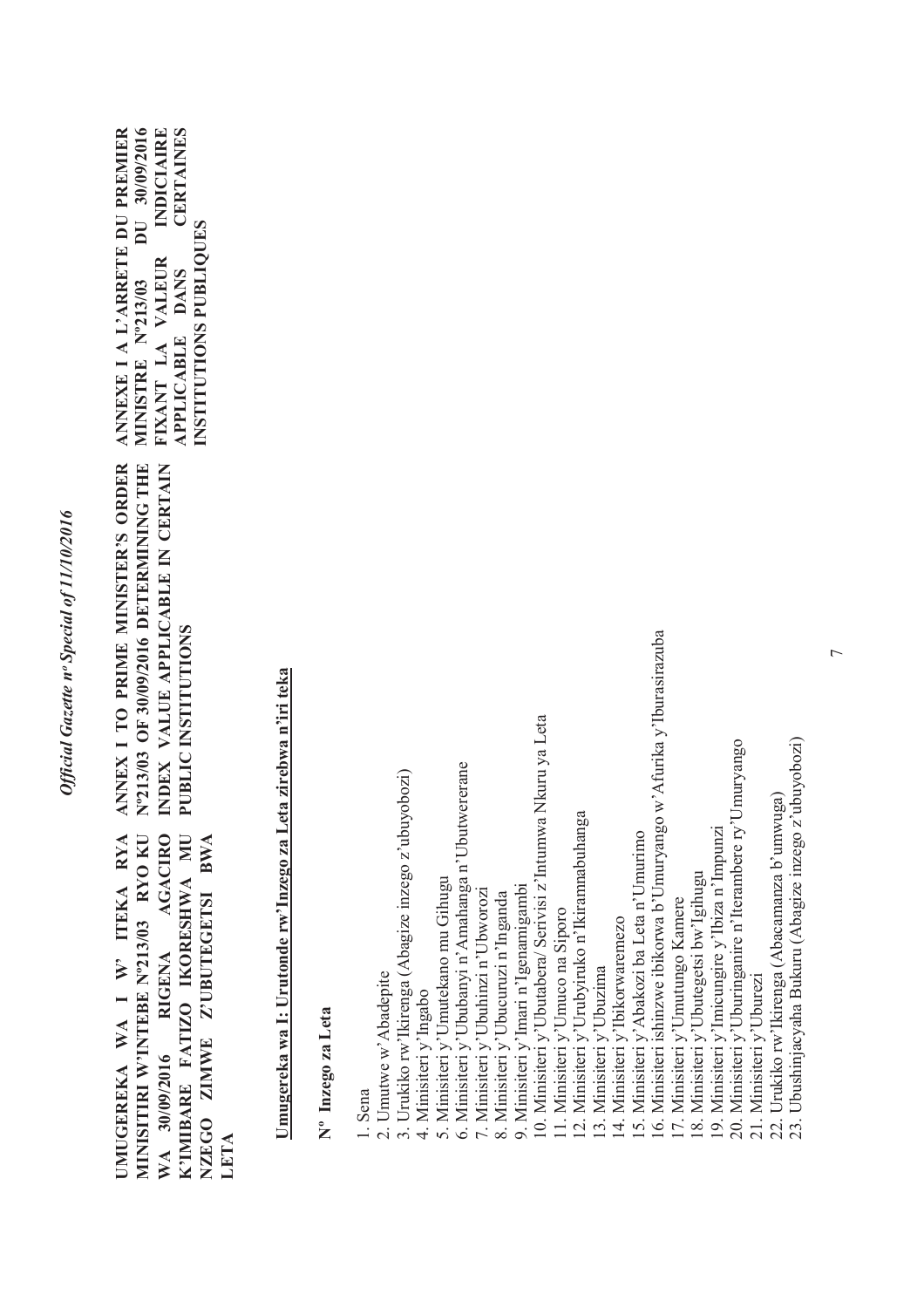- 24. Ubushinjacyaha Bukuru (Abashinjacyaha) 24. Ubushinjacyaha Bukuru (Abashinjacyaha)
	-
- 25. Intara<br>26. Urwego rw'lgihugu rushinzwe Intwari z'lgihugu, Imidari n'Impeta by'Ishimwe 26. Urwego rw'Igihugu rushinzwe Intwari z'Igihugu, Imidari n'Impeta by'Ishimwe
	- 27. Inteko Nyarwanda y'Ururimi n'Umuco 27. Inteko Nyarwanda y'Ururimi n'Umuco
		- 28. Ikigo (RSDC)/IWAWA 28. Ikigo (RSDC)/IWAWA
- 29. Inama y'Igihugu y'Abafite Ubumuga<br>30. Urubuga Ngishwanana rw'Inararibonye z'u Rwanda 29. Inama y'Igihugu y'Abafite Ubumuga
- 30. Urubuga Ngishwanama rw'Inararibonye z'u Rwanda
	- 31. Komisiyo y'Igihugu Ikorana na UNESCO/CNRU
		- 32. CRP Gitagata
	- 31. Komisiyo y<sup>7</sup>Igihugu Ikorana na UNESCO/CNRU<br>32. CRP Gitagata<br>33. Ofisi y<sup>7</sup>Igihugu ishinzwe Amaposita 33. Ofisi y'Igihugu ishinzwe Amaposita

## **Annex I: List of targeted Public Institutions Annex I: List of targeted Public Institutions**

#### **Nº Public Institutions**  N<sup>o</sup> Public Institutions

- Senate
- Chamber of Deputies 2. Chamber of Deputies  $\overline{a}$
- 3. Supreme Court (Administration) Supreme Court (Administration)  $\ddot{\delta}$
- Ministry of Defence 4. Ministry of Defence  $\vec{r}$
- 5. Ministry of Internal Security Ministry of Internal Security  $50000$
- Ministry of Foreign Affairs and Cooperation 6. Ministry of Foreign Affairs and Cooperation
- 7. Ministry of Agriculture and Animal Resources Ministry of Agriculture and Animal Resources
- 8. Ministry of Trade and Industry Ministry of Trade and Industry
- 9. Ministry of Finance and Economic Planning Ministry of Finance and Economic Planning  $\mathfrak{D}$
- 10. Ministry of Justice/ Office of the Attorney General 10. Ministry of Justice/ Office of the Attorney General
	- 11. Ministry of Sports and Culture 11. Ministry of Sports and Culture
		- 12. Ministry of Youth and ICT 12. Ministry of Youth and ICT
			- 13. Ministry of Health 13. Ministry of Health
- 14. Ministry of Infrastructure 14. Ministry of Infrastructure
- 15. Ministry of Public Service and Labour 15. Ministry of Public Service and Labour
	- 16. Ministry of East African Community 16. Ministry of East African Community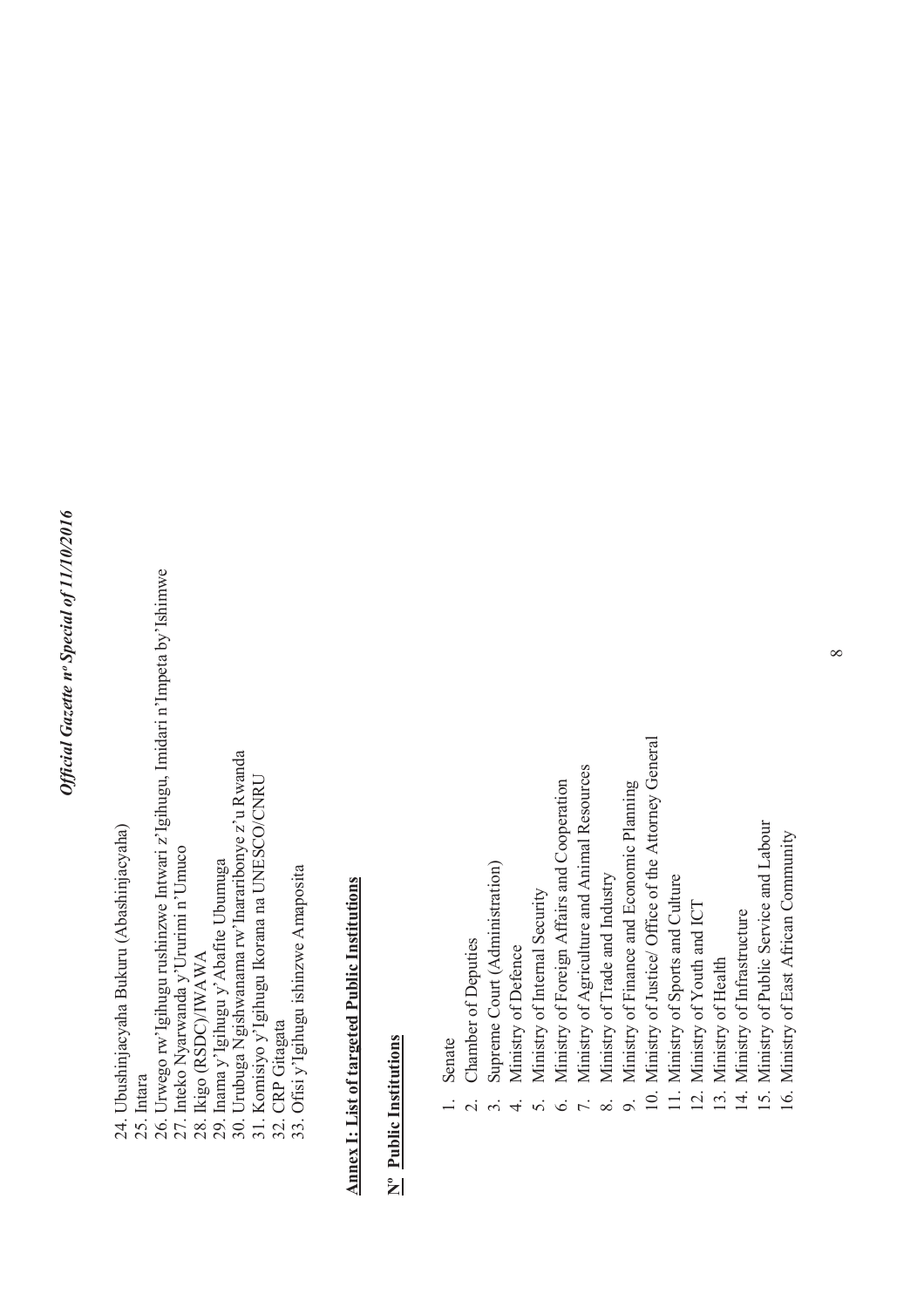- 17. Ministry of Natural Resources 17. Ministry of Natural Resources
	- 18. Ministry of Local Government 18. Ministry of Local Government
- 19. Ministry of Disaster Management and Refugee Affairs 19. Ministry of Disaster Management and Refugee Affairs
	- 20. Ministry of Gender and Family Promotion 20. Ministry of Gender and Family Promotion
		- 21. Ministry of Education 21. Ministry of Education
- 22. Supreme Court (Career Judges) 22. Supreme Court (Career Judges)
- 23. National Public Prosecution Authority (Administration) 23. National Public Prosecution Authority (Administration)
	- 24. National Public Prosecution Authority (Prosecutors) 24. National Public Prosecution Authority (Prosecutors)
		- 25. Provinces 25. Provinces
- 26. Chancellery for Heroes, National Orders and Decorations of Honor 26. Chancellery for Heroes, National Orders and Decorations of Honor
	- 27. Rwanda Academy of Language and Culture 27. Rwanda Academy of Language and Culture
- 28. Rehabilitation and Vocational Skills Development Center (RSDC)/IWAWA 28. Rehabilitation and Vocational Skills Development Center (RSDC)/IWAWA
	- 29. National Council of Persons with Disabilities 29. National Council of Persons with Disabilities
- 30. Rwanda Elders Advisory Forum 30. Rwanda Elders Advisory Forum
- 31. Rwanda National Commission for UNESCO/CNRU 31. Rwanda National Commission for UNESCO/CNRU
	- 32. CRP Gitagata 32. CRP Gitagata
- 33. National Post Office 33. National Post Office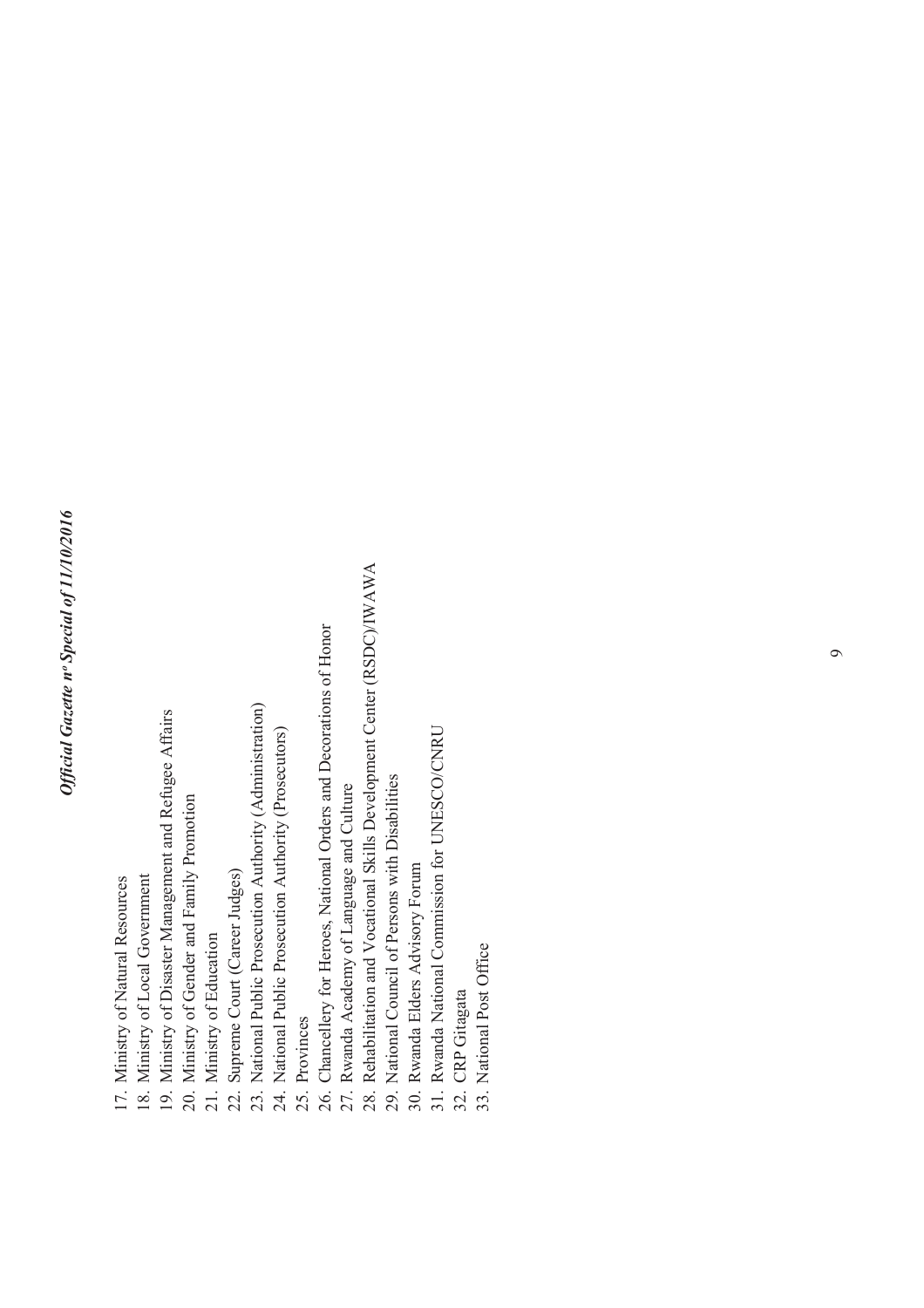# Annexe I: Liste des Institutions publiques visées **Annexe I: Liste des Institutions publiques visées**

### **Nº Institutions publiques**  N° Institutions publiques

1.Sénat

2. Chambre des Députés 2.Chambre des Députés 3. Cour Suprême (Administration) 3.Cour Suprême (Administration)

4. Ministère de la Défense 4.Ministère de la Défense 5. Ministère de la Sécurité Intérieure 5.Ministère de la Sécurité Intérieure 6. Ministère Affaires Etrangères et de la Coopération 6.Ministère Affaires Etrangères et de la Coopération 7. Ministère de l'Agriculture et des Ressources Animales 7.Ministère de l'Agriculture et des Ressources Animales

8. Ministère du Commerce et de l'Industrie 8.Ministère du Commerce et de l'Industrie

9.Ministère des Finances et de la Planification Economique 9. Ministère des Finances et de la Planification Economique

10. Ministère de la Justice/ Office du Garde des Sceaux 10.Ministère de la Justice/ Office du Garde des Sceaux

11. Ministère des Sports et Culture 11.Ministère des Sports et Culture

12.Ministère de la Jeunesse et ICT 12. Ministère de la Jeunesse et ICT

13. Ministère de la Santé 13.Ministère de la Santé 14. Ministère de l'Infrastructure 14.Ministère de l'Infrastructure

15.Ministère de la Fonction Publique et du Travail 15. Ministère de la Fonction Publique et du Travail 16. Ministère chargé de la Communauté de l'Afrique de l'Est 16.Ministère chargé de la Communauté de l'Afrique de l'Est

17. Ministère des Ressources Naturelles 17.Ministère des Ressources Naturelles 18. Ministère de l'Administration Locale 18.Ministère de l'Administration Locale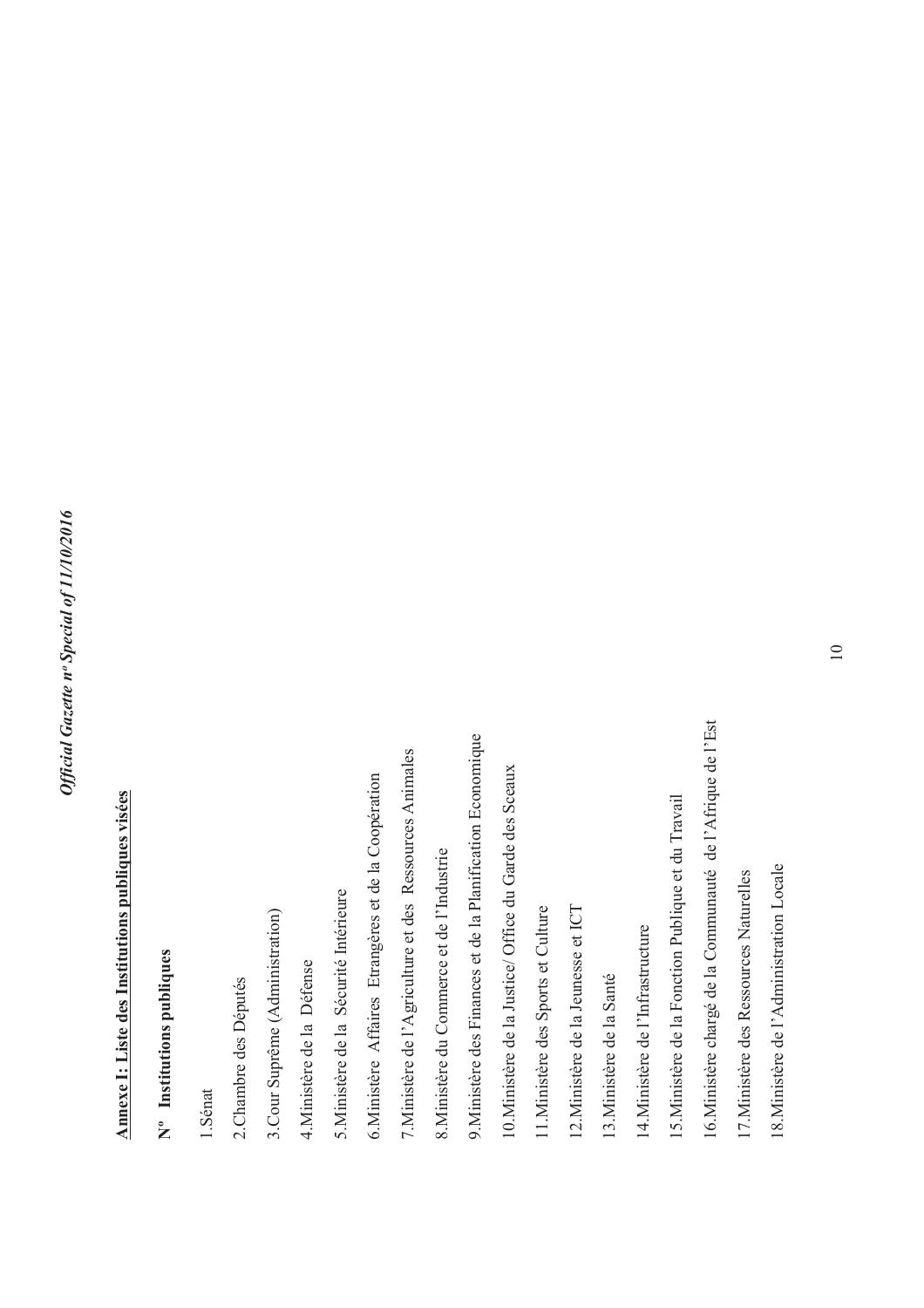- 19.Ministère de la Gestion des Catastrophes et des Réfugiés 19. Ministère de la Gestion des Catastrophes et des Réfugiés
- 20. Ministère du Genre et de la Promotion de la Famille 20.Ministère du Genre et de la Promotion de la Famille
- 21. Ministère de l'Education 21.Ministère de l'Education
- 22.Cour Suprême (Juges de Carrière) 22. Cour Suprême (Juges de Carrière)
- 23. Organe National de Poursuite Judiciaire (Administration) 23.Organe National de Poursuite Judiciaire (Administration)
- 24. Organe National de Poursuite Judiciaire (Procureurs) 24.Organe National de Poursuite Judiciaire (Procureurs)
- 25. Provinces 25.Provinces
- 26. Chancellerie des Héros, des Ordres Nationaux et des Décorations Honorifiques 26.Chancellerie des Héros, des Ordres Nationaux et des Décorations Honorifiques
- 27. Académie Rwandaise des Langues et des Cultures 27.Académie Rwandaise des Langues et des Cultures
- 28.Rehabilitation and Vocational Skills Development Center (RSDC)/IWAWA 28. Rehabilitation and Vocational Skills Development Center (RSDC)/IWAWA
- 29. Conseil National des Personnes Handicapées 29.Conseil National des Personnes Handicapées
- 30. Forum Consultatif des Sages Rwandais 30.Forum Consultatif des Sages Rwandais
- 31. Commission Nationale du Rwanda pour l'UNESCO/CNRU 31.Commission Nationale du Rwanda pour l'UNESCO/CNRU
- 32.CRP Gitagata 32.CRP Gitagata
- 33. Office National des Postes 33.Office National des Postes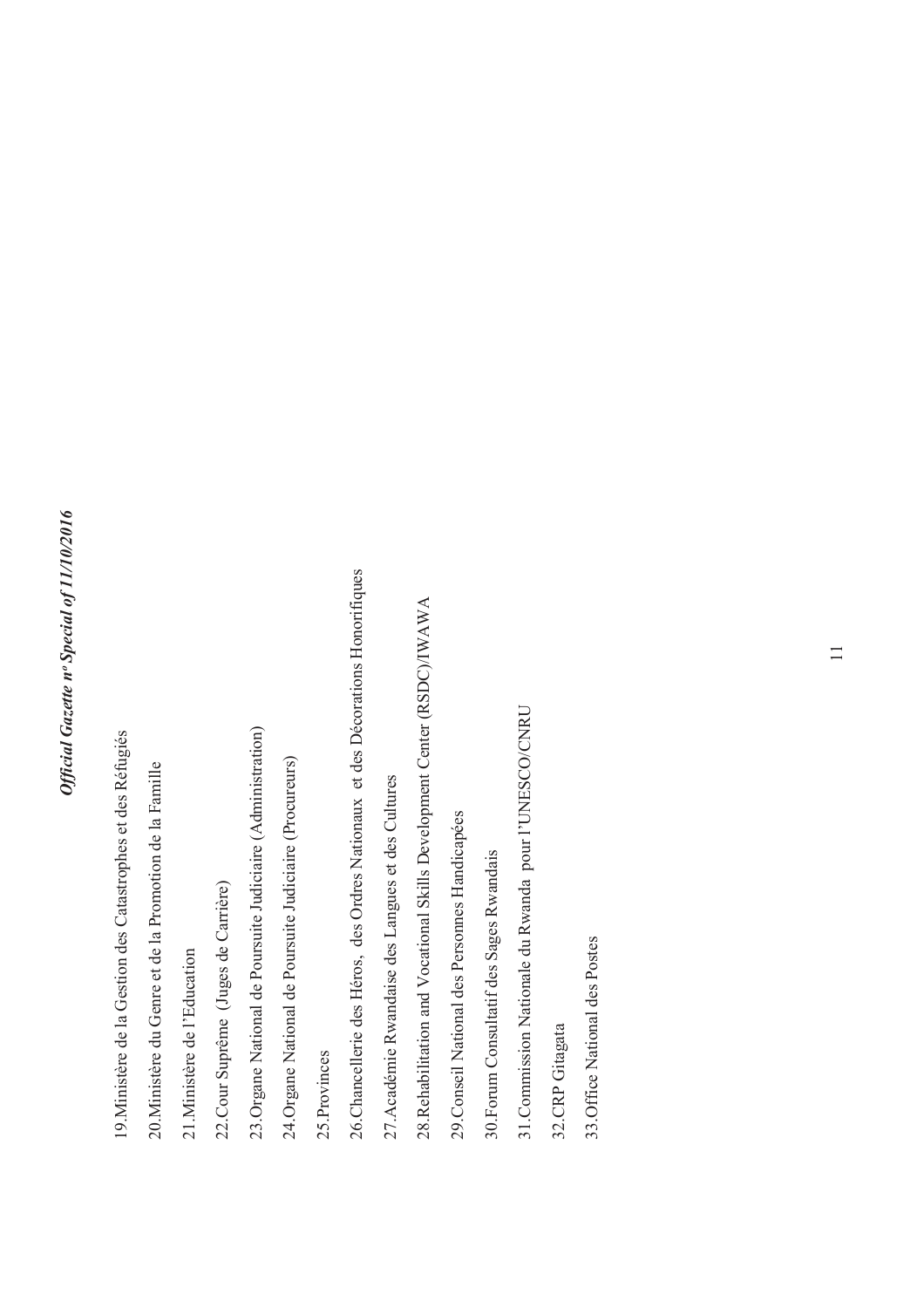| 30/09/2016 fixant la valeur indiciaire<br>applicable dans certaines institutions<br>Vu pour être annexé à l'Arrêté du<br>Ministre nº213/03 du<br>Premier<br>publiques                                                       | Kigali, le 30/09/2016    | <b>MUREKEZI Anastase</b><br>Premier Ministre<br>(sé)                               | Ministre de la Fonction Publique et du<br>UWIZEYE Judith<br>Travail<br>(sé) | Vu et scellé du Sceau de la<br>République:             | Ministre de la Justice / Garde des Sceaux<br><b>BUSINGYE Johnston</b><br>(sé)         |
|-----------------------------------------------------------------------------------------------------------------------------------------------------------------------------------------------------------------------------|--------------------------|------------------------------------------------------------------------------------|-----------------------------------------------------------------------------|--------------------------------------------------------|---------------------------------------------------------------------------------------|
| Seen to be annexed to the Prime Minister's<br>Order n°213/03 of 30/09/2016 determining<br>the index value applicable in certain public<br>institutions                                                                      | Kigali, on 30/09/2016    | <b>MUREKEZI Anastase</b><br>Prime Minister<br>$(\mathbf{\hat{s}}\mathbf{\hat{e}})$ | Minister of Public Service and Labour<br>UWIZEYE Judith<br>(sé)             | Seen and Sealed with the Seal of the<br>Republic:      | Minister of Justice / Attorney General<br><b>BUSINGYE Johnston</b><br>(sé)            |
| $\mathbf{k}$<br>w'Intebe<br>agaciro k'imibare fatizo ikoreshwa mu nzego<br>rigena<br>ngo bishyirwe<br>n°213/03 ryo ku wa 30/09/2016<br>mugereka w'Iteka rya Minisitiri<br>zimwe z'ubutegetsi bwa Leta<br>kugira<br>Bibonywe | Kigali, ku wa 30/09/2016 | <b>MUREKEZI Anastase</b><br>Minisitiri w'Intebe<br>(se)                            | Minisitiri w'Abakozi ba Leta n'Umurimo<br>UWIZEYE Judith<br>(sé)            | Bibonywe kandi bishyizweho Ikirango cya<br>Repubulika: | Minisitiri w'Ubutabera / Intumwa Nkuru ya<br><b>BUSINGYE Johnston</b><br>Leta<br>(sé) |

*Official Gazette nᵒ Special of 11/10/2016*

Official Gazette nº Special of 11/10/2016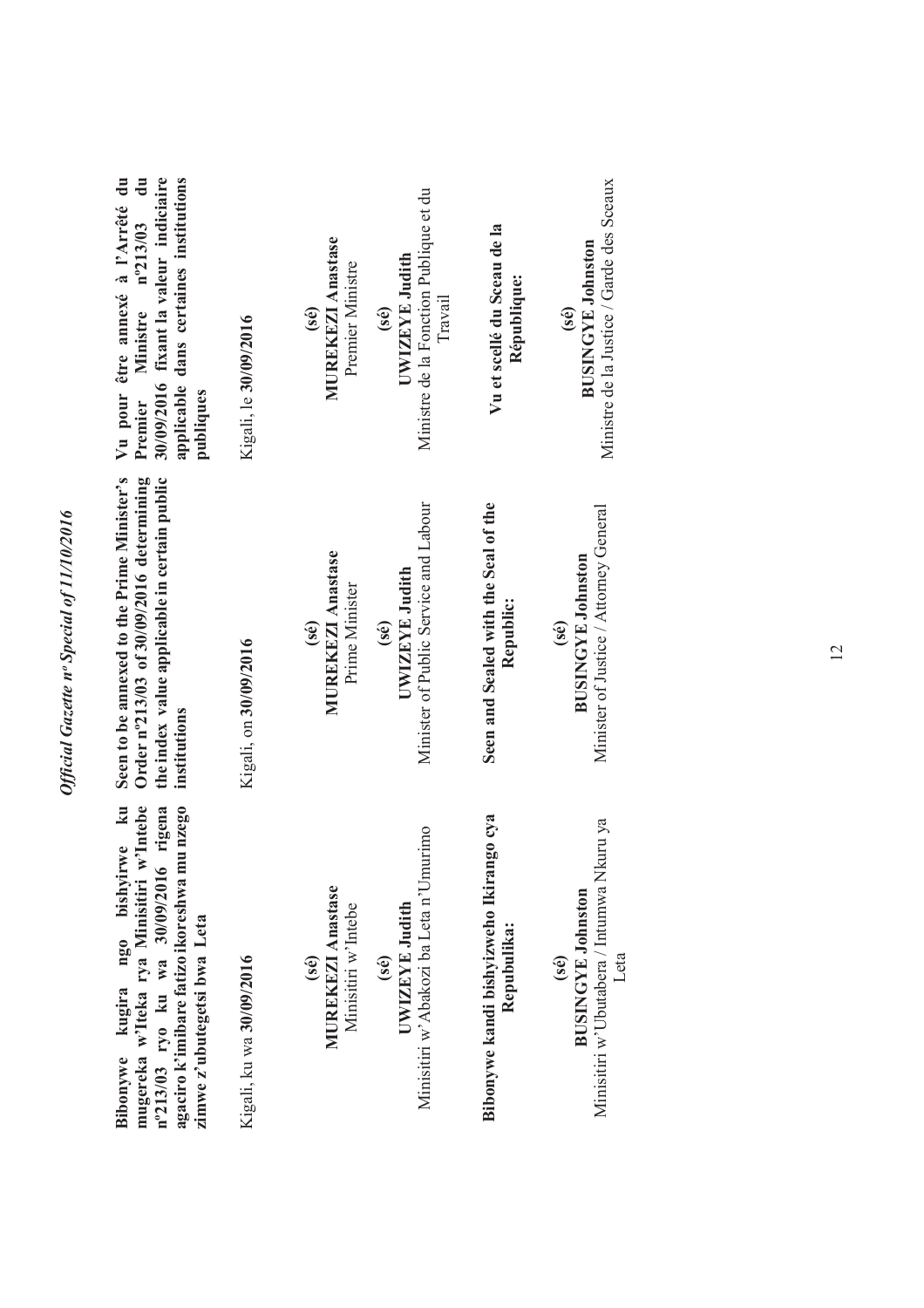**ANNEXE II** KU WA 30/09/2016 RIGENA AGACIRO K'IMIBARE FATIZO IKORESHWA MU NZEGO ZIMWE Z'UBUTEGETSI BWA MINISITIRI W'INTEBE Nº213/03 RYO UMUGEREKA WA II W' ITEKA RYA **UMUGEREKA WA II W' ITEKA RYA MINISITIRI W'INTEBE Nº213/03 RYO KU WA 30/09/2016 RIGENA AGACIRO K'IMIBARE FATIZO IKORESHWA MU NZEGO ZIMWE Z'UBUTEGETSI BWA LETA**

ANNEXE II A L'ARRETE DU **PRIME ANNEXE II TO THE PRIME**  MINISTER'S ORDER Nº213/03 OF **MINISTER'S ORDER Nº213/03 OF 30/09/2016 DETERMINING THE INDEX VALUE APPLICABLE IN CERTAIN**  30/09/2016 DETERMINING THE INDEX VALUE APPLICABLE IN CERTAIN THE **PUBLIC INSTITUTIONS**  PUBLIC INSTITUTIONS TO

**ANNEXE II A L'ARRETE DU PREMIER MINISTRE Nº213/03 DU 30/09/2016 FIXANT LA VALEUR INDICIAIRE APPLICABLE DANS CERTAINES INSTITUTIONS**  30/09/2016 FIXANT LA VALEUR INDICIAIRE APPLICABLE DANS PREMIER MINISTRE N°213/03 DU **INSTITUTIONS CERTAINES PUBLIQUES**

> **Annex II: Job Levels and Corresponding Index Values Annex II: Job Levels and Corresponding Index Values**

|         | Level<br>H/2<br>$\overline{G}$<br>3<br>3<br>4<br>4<br>5<br>5 | Index<br>Value<br>400<br>400<br>400<br>400<br>400<br>400<br>400<br>400 | Level<br>1.1V<br>3.111<br>4.111<br>5.111<br>2.111<br>3.11<br>4.1<br>5.11 | 1,575<br>2,608<br>1,369<br>1,313<br>1,094<br>1,890<br>Index<br>1,141<br>951 | 647,110<br>1,082,378<br>784,008<br>1,330,080<br>744,659<br>620,454<br>539,353<br>901,981<br><b>Gross Salary</b><br>(Frw/Month) |
|---------|--------------------------------------------------------------|------------------------------------------------------------------------|--------------------------------------------------------------------------|-----------------------------------------------------------------------------|--------------------------------------------------------------------------------------------------------------------------------|
| $\circ$ |                                                              | 400                                                                    | 6.III                                                                    | 912                                                                         | 517,234                                                                                                                        |
| $\circ$ |                                                              | 400                                                                    | 6.11                                                                     | 793                                                                         | 449,744                                                                                                                        |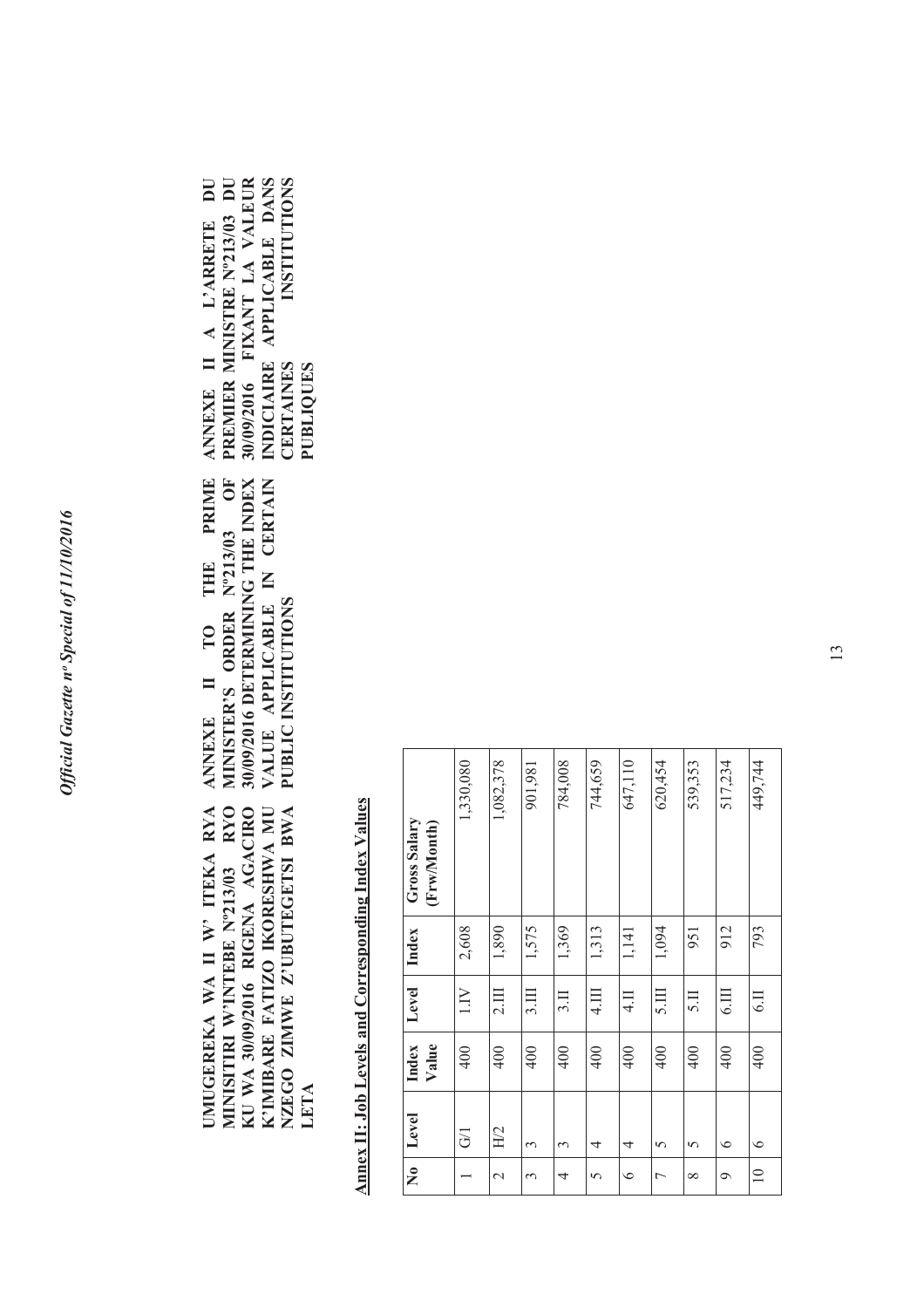| 195,664<br>374,314<br>288,109<br>254,647<br>221,753<br>331,211 |                |                         |                 |                 |                 |                   | 170,143         | 150,860         | 131,010  | 115,697         | 100,384 | 89,041            | 77,699 | 68,624         | 59,550          | 651,576 | 566,221        | 542,898 | 471,934 | 452,580         |
|----------------------------------------------------------------|----------------|-------------------------|-----------------|-----------------|-----------------|-------------------|-----------------|-----------------|----------|-----------------|---------|-------------------|--------|----------------|-----------------|---------|----------------|---------|---------|-----------------|
|                                                                |                |                         |                 |                 |                 |                   |                 |                 |          |                 |         |                   |        |                |                 |         |                |         |         |                 |
| 660                                                            |                | 584                     | 508             | 449             | 391             | 345               | 300             | 266             | 231      | 204             | 177     | 157               | 137    | 121            | 105             | 1,313   | 1,141          | 1,094   | 951     | 912             |
| <b>II</b>                                                      |                | $\overline{\text{III}}$ | 8 <sub>II</sub> | 9.111           | $\overline{11}$ | $10,\mathrm{III}$ | $10.11$         | 11.III          | 11.11    | 12.11           | 12.11   | $13 \overline{m}$ | 13.II  | 14.III         | 14.II           | 4.III   | $\overline{4}$ | 5.111   | 5.1     | 6.111           |
| 400                                                            |                | 400                     | 400             | 400             | 400             | 400               | 400             | 400             | 400      | 400             | 400     | 400               | 400    | 400            | $\frac{1}{400}$ | 350     | 350            | 350     | 350     | 350             |
| $\overline{ }$                                                 |                | $\infty$                | $\infty$        | $\circ$         | $\circ$         | $\overline{10}$   | $\overline{10}$ | $\equiv$        | $\equiv$ | 12              | 12      | 13                | 13     | $\overline{1}$ | $\overline{4}$  | 4       | 4              | $\sim$  | $\sim$  | $\circ$         |
|                                                                | $\overline{2}$ | 13                      | 4               | $\overline{15}$ | $\overline{16}$ | 17                | 18              | $\overline{19}$ | 20       | $\overline{21}$ | 22      | 23                | 24     | 25             | 26              | 27      | 28             | 29      | 30      | $\overline{31}$ |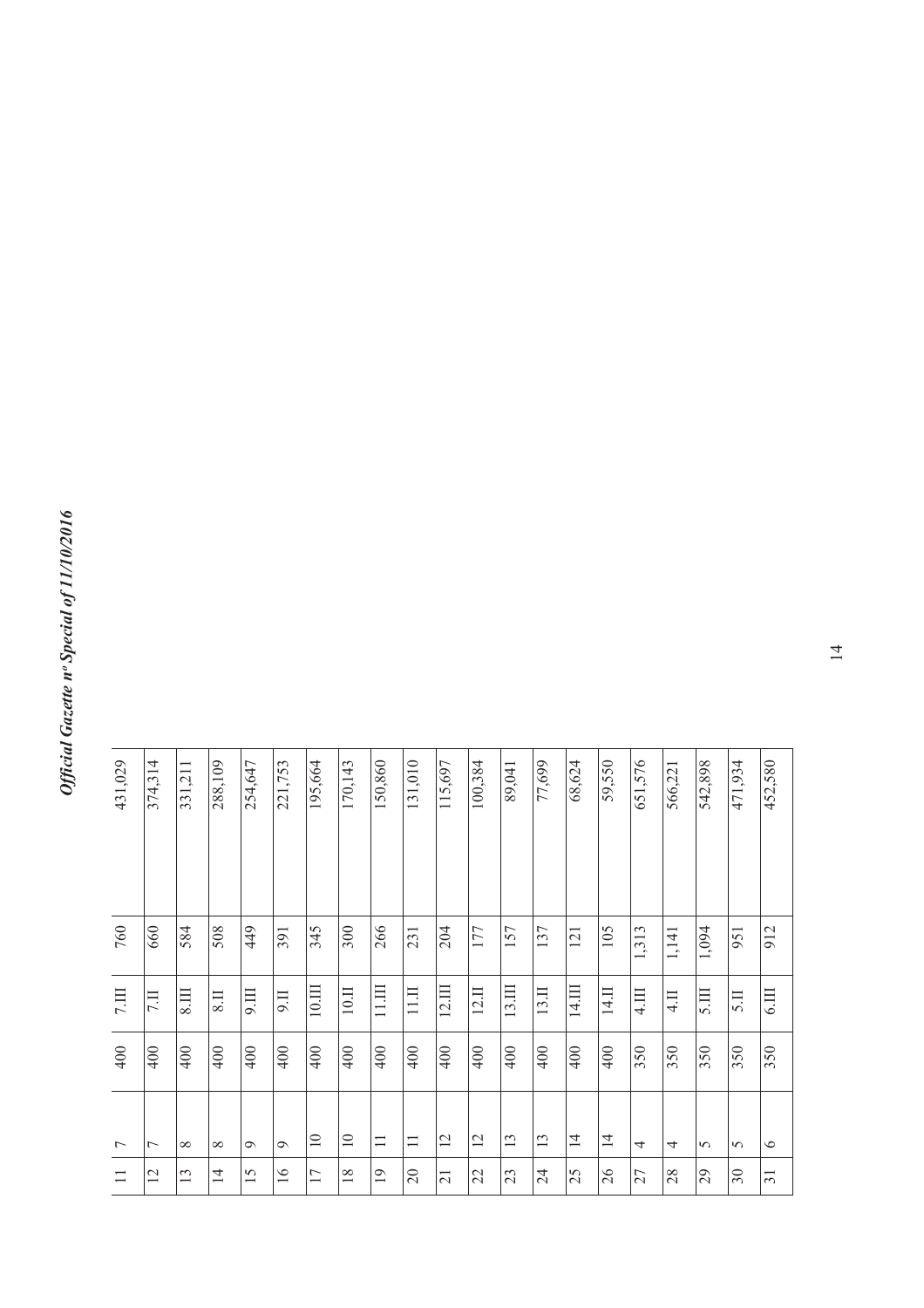| 52,106  | 105 | 14.II             | 350 | $\overline{4}$  | 48             |
|---------|-----|-------------------|-----|-----------------|----------------|
| 60,046  | 121 | 14.III            | 350 | $\overline{4}$  | 47             |
| 67,986  | 137 | 13.II             | 350 | 13              | 46             |
| 77,911  | 157 | 13.III            | 350 | 13              | 45             |
| 87,836  | 177 | 12.II             | 350 | 12              | $\frac{4}{4}$  |
| 101,235 | 204 | 12.11             | 350 | 12              | 43             |
| 114,634 | 231 | 11.11             | 350 | $\Box$          | $\overline{4}$ |
| 132,003 | 266 | $11.1\text{III}$  | 350 | $\Box$          | $\frac{1}{4}$  |
| 148,875 | 300 | $10. \mathrm{II}$ | 350 | $\overline{10}$ | $\overline{4}$ |
| 171,206 | 345 | $10.\mathrm{III}$ | 350 | $\equiv$        | 39             |
| 194,034 | 391 | 9.11              | 350 | $\sigma$        | 38             |
| 222,816 | 449 | $\overline{III}$  | 350 | $\sigma$        | 37             |
| 252,095 | 508 | $\overline{118}$  | 350 | $\infty$        | 36             |
| 289,810 | 584 | 8.111             | 350 | $\infty$        | 35             |
| 327,525 | 660 | <b>II</b>         | 350 | $\overline{ }$  | 34             |
| 377,150 | 760 | 7.111             | 350 | $\overline{ }$  | 33             |
| 393,526 | 793 | 6.11              | 350 | $\circ$         | 32             |